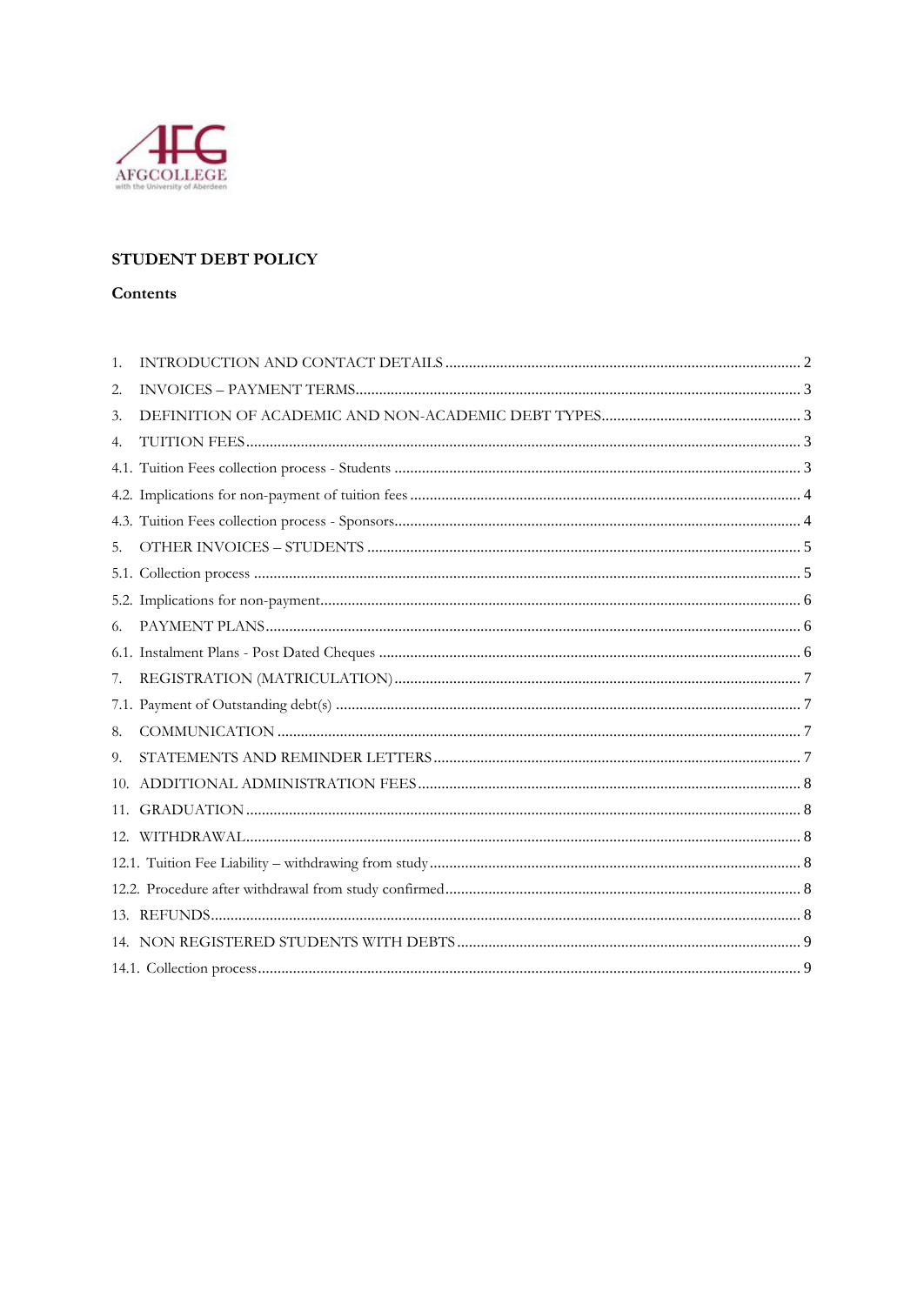# <span id="page-1-0"></span>1. **INTRODUCTION AND CONTACT DETAILS**

The Student Debt Policy details AFG College's expectations and procedures for the collection of all student related debt. Whilst the policy sets out the timescales for payment and sanctions for non-adherence, the College recognises that in some circumstances students may face financial hardship which will impact on their ability to pay. The College takes the welfare of our students seriously and offers a variety of support and assistance. Should any student find themselves in financial difficulty, it is imperative that they contact the Accounts Department who can advise of the support available within the College.

The College accepts many different forms of payment; further details can be found within our fee policy. Details of the provision of statements and reminders, for the various categories of fees are provided in the relevant sections of this policy. The policy also details actions that may be taken to recover debt should a student or sponsor fail to either make payment, adhere to an agreed payment plan or to make contact with the Accounts Department regarding settlement of their account balance.

Students who are having difficulty making payments should contact either the Accounts Department or the AFG College Principal as appropriate.

#### **Contact Details**

#### **Accounts Department**

Telephone: +974 44201069

Email: [accounts@a](mailto:accounts@)fg-aberdeen.edu.qa

Appointments: Can be requested by telephone or email.

#### **Student Support Services**

Telephone: +974 44201000

Email: [student.support@a](mailto:student.support@abdn.ac.uk)fg-aberdeen.edu.qa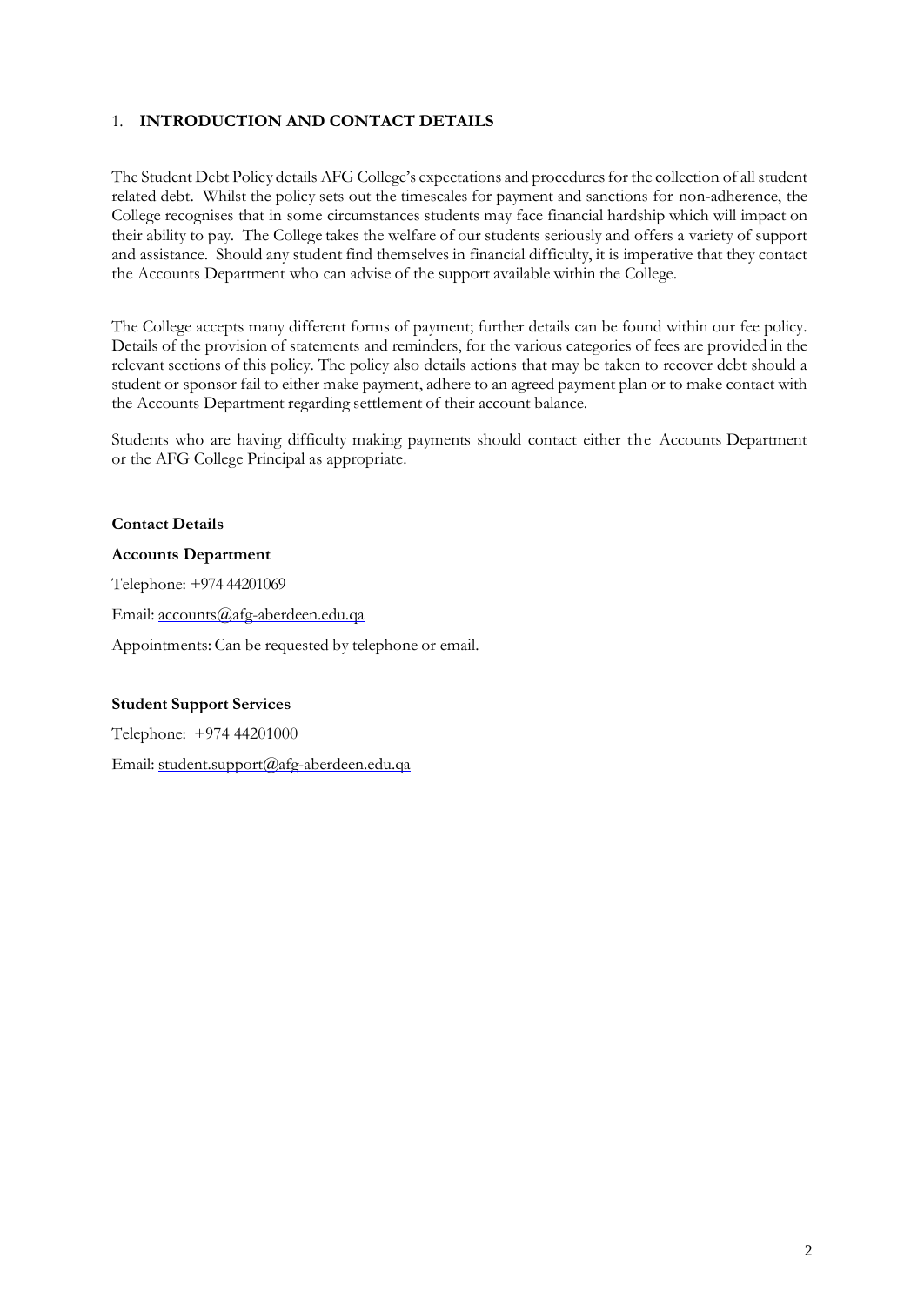## <span id="page-2-0"></span>2. **INVOICES – PAYMENT TERMS**

Payment of all invoices must be made in full within 30 days from date of invoice or alternatively a suitable payment plan must be agreed, details of the plans available are noted below under the specific headings.

#### <span id="page-2-1"></span>3. **DEFINITION OF ACADEMIC AND NON-ACADEMIC DEBT TYPES**

Graduation fees Resit fees

**Academic Debt**<br> **Non-Academic Debt**<br> **Non-Academic fines fo** Tuition fees Non-Academic fines for disciplinary offences<br>Library fines Other miscellaneous charges Other miscellaneous charges

#### **ACADEMIC DEBT**

#### <span id="page-2-2"></span>4. **TUITION FEES**

Tuition fee invoices will be sent to a student's University email address. Details of tuition fees are also available from the Accounts Department. Students must confirm the amount of their fees as part the Registration process and have the opportunity to query charges with the accounts team. The process offers either payment in full or two equal instalments in an academic year.

#### <span id="page-2-3"></span>4.1. **Tuition Fees collection process - Students**

| Days (approx. from due date) | Action                                                                                                                                                                                                       |
|------------------------------|--------------------------------------------------------------------------------------------------------------------------------------------------------------------------------------------------------------|
| Reminder                     | A reminder will be sent out approximately one week before the due<br>date highlighting that the payment is about to become due. This will<br>be e-mailed to the student's University email address.          |
| 5 Days                       | First letter sent via email advising the student that the debt remains<br>outstanding and is now overdue.                                                                                                    |
| 15 Days                      | Second letter sent via email advising the student that the debt remains<br>unpaid and that their student ID card will be invalidated. Full payment<br>is required to re-validate the ID card.                |
| 30 Days                      | Third letter sent via email reminding the student that the debt remains<br>unpaid and that an amount of QAR 250 will now be applied for<br>outstanding fees greater than QAR 2500.                           |
| 60 Days                      | Fourth letter sent via email requesting an explanation as to why the<br>fees remain outstanding. Failure to pay may result in a student being<br>barred from the re-registration process as per section 4.2. |

The correspondence detailed above will be sent to students via e-mail or letter. In addition statements are sent to all students or their sponsors with an outstanding balance on a monthly basis.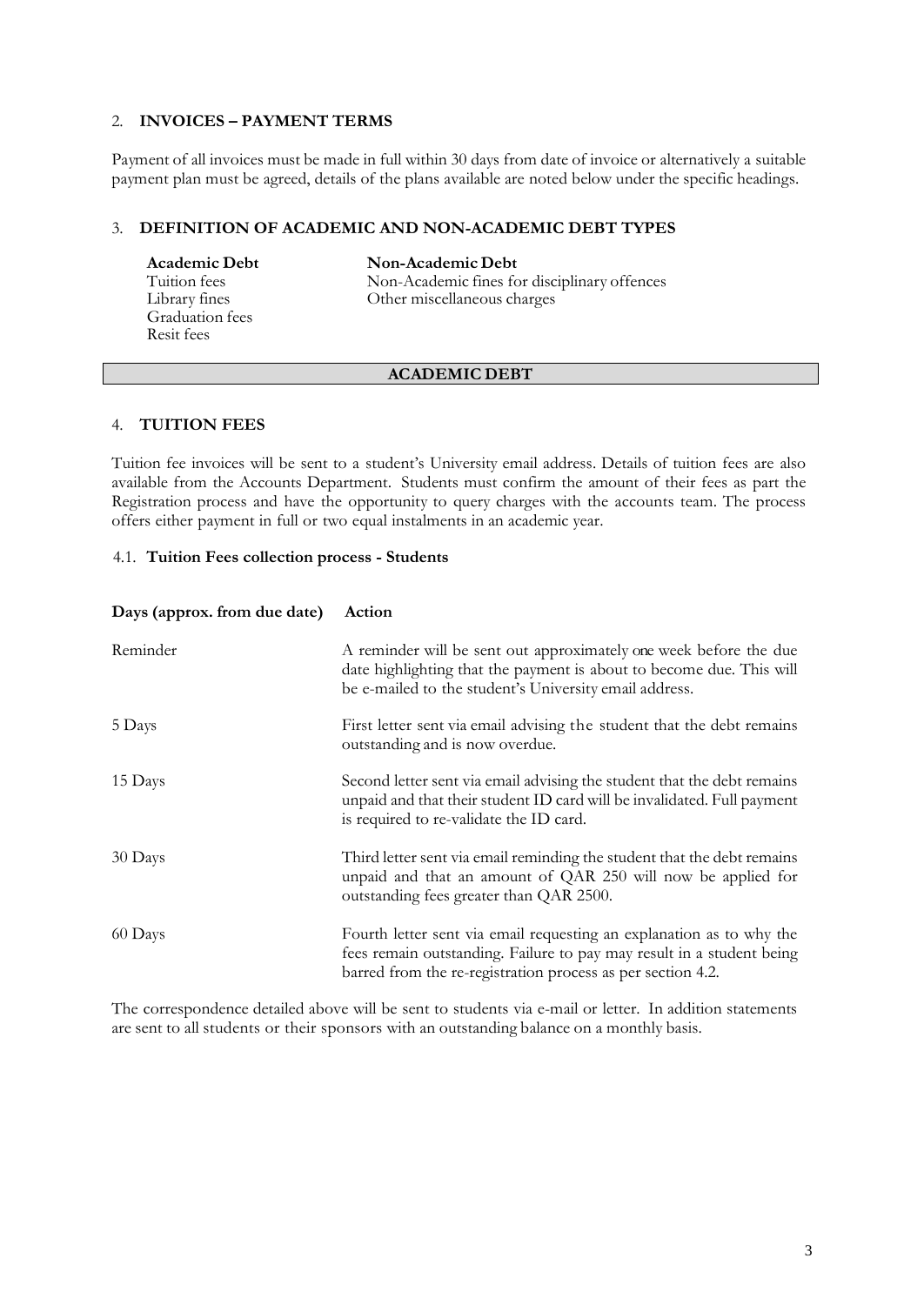### <span id="page-3-0"></span>**4.2. Implications for non-payment of tuition fees**

• **Student ID card & Library Rights –** once the second reminder letter for non-payment of tuition fees has been issued, the student's ID card will be invalidated for tuition debt of QAR 2500 or more. This will deny access to buildings that require swipe access and the student will be unable to access the College's Learning Resource Center. The ID card will be reinstated once the College receives payment in full. Reinstatement will normally be implemented within 5 working days of full payment being received.

If the debt remains unpaid after the above process the following sanctions will be placed against the student:

• **Registration onto the next semester will not be allowed** – registration into the next semester could be denied dependent on the size of the debt. If access to Registration is blocked because of debt the student will not be a registered student, and should not remain on campus or attend classes.

#### • **Non**-**registered student**

Debts will be passed to a third party debt collection agency, who will contact the student or their sponsor directly. AFG College reserves the right to pass on any third party recovery fees in the pursuit of an unpaid debt. On payment of debt, full tuition fees for the next academic year are required in advance of being allowed to register as a student.

## • **Correspondence**

Students with outstanding debt will not be entitled to receive any letter, certificate of award, completion certificate or transcript until the debt is paid in full.

#### <span id="page-3-1"></span>**4.3. Tuition Fees collection process - Sponsors**

Parents or guardians, family members, friends cannot be classed as sponsors. A student is classed as a sponsored student if funded by the government or any other organisation, company, etc.

Where a student has confirmed that they will be funded by a sponsor, the College will invoice the sponsor directly. The student should ensure that the College is provided with full contact details for the sponsor prior to registration. It is the student's responsibility to provide the relevant paperwork to the College as proof of a sponsorship, such as an award letter or financial guarantee.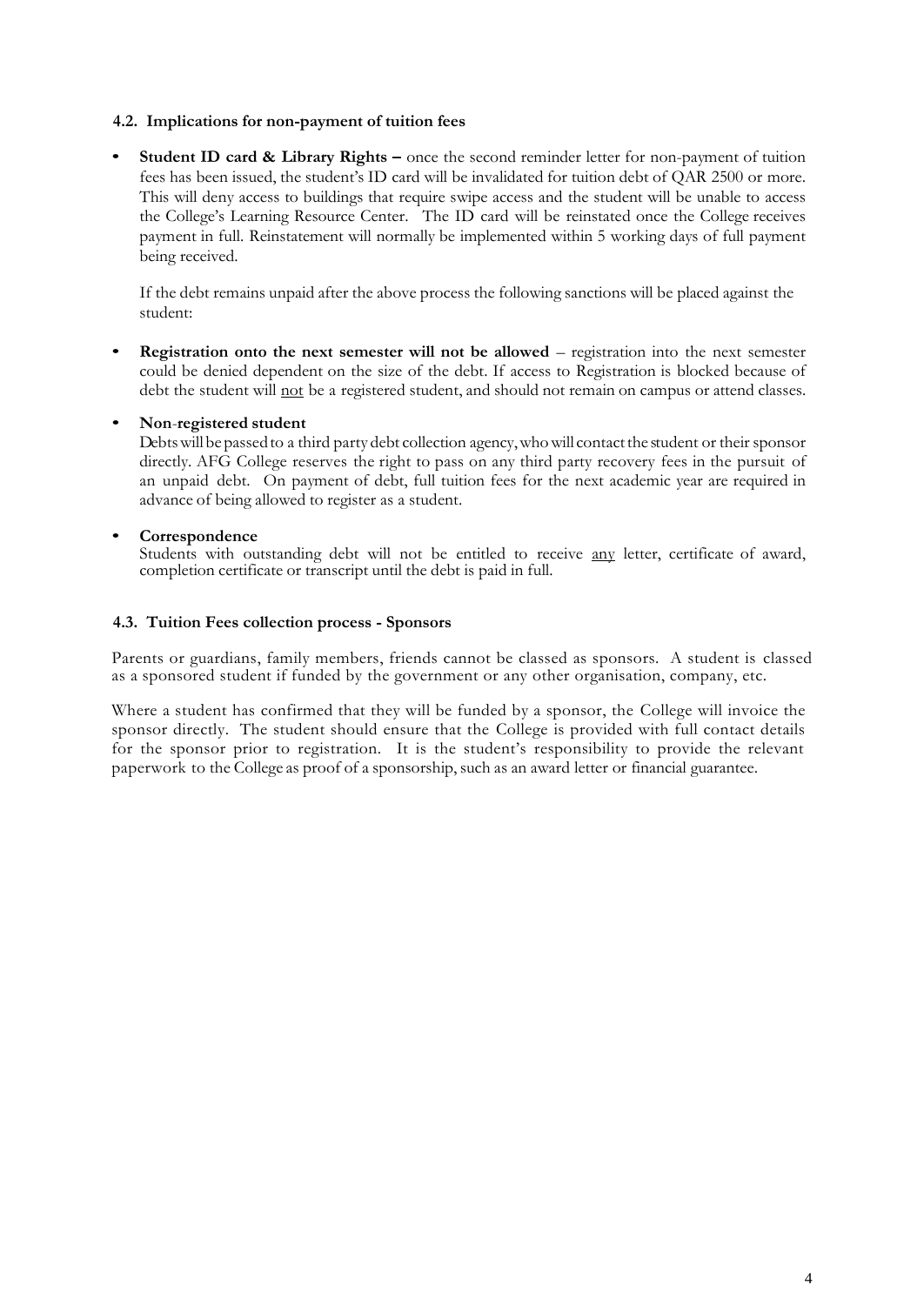#### **Days (approx. from due date) Action**

| Reminder | A reminder will be sent out approximately 1 week before the due date<br>highlighting that the invoice is about to become due for payment.                                                                 |
|----------|-----------------------------------------------------------------------------------------------------------------------------------------------------------------------------------------------------------|
| 15 Days  | First letter sent advising sponsor (student is unaware at this stage) that<br>the debt remains outstanding and is now overdue.                                                                            |
| 30 Days  | Second letter sent advising sponsor that the debt is overdue and the<br>consequences of non-payment will result in the fee being transferred to<br>the student. The student is sent a copy of this letter |
| 45 Days  | Student is advised that they will become personally liable for payment.                                                                                                                                   |

The correspondence detailed above will be sent to sponsors via e-mail or letter, depending on the contact details held. Correspondence to students will be sent via e-mail or letter.

Where a sponsor fails to make payment by the date specified by our Accounts Department, the fee liability will become the responsibility of the student and the standard tuition debt procedure will be followed, see section 4.1 above.

# **NON-ACADEMIC DEBT**

## <span id="page-4-0"></span>**5. OTHER INVOICES – STUDENTS**

Other charges applied to the student account during the year must be paid in full by the given due date; otherwise the process below will be followed.

## <span id="page-4-1"></span>**5.1. Collection process**

| Days (approx. from due date) | Action                                                                                                                                                               |  |
|------------------------------|----------------------------------------------------------------------------------------------------------------------------------------------------------------------|--|
| 15 Days                      | First letter sent advising the student or their sponsor that the debt<br>remains outstanding and is now overdue.                                                     |  |
| 30 Days                      | Second letter sent requesting payment of the outstanding<br>balance.                                                                                                 |  |
| 60 Days                      | Third letter sent requesting payment and advising that failure to make<br>payment may result in the account being passed to a third party debt<br>collection agency. |  |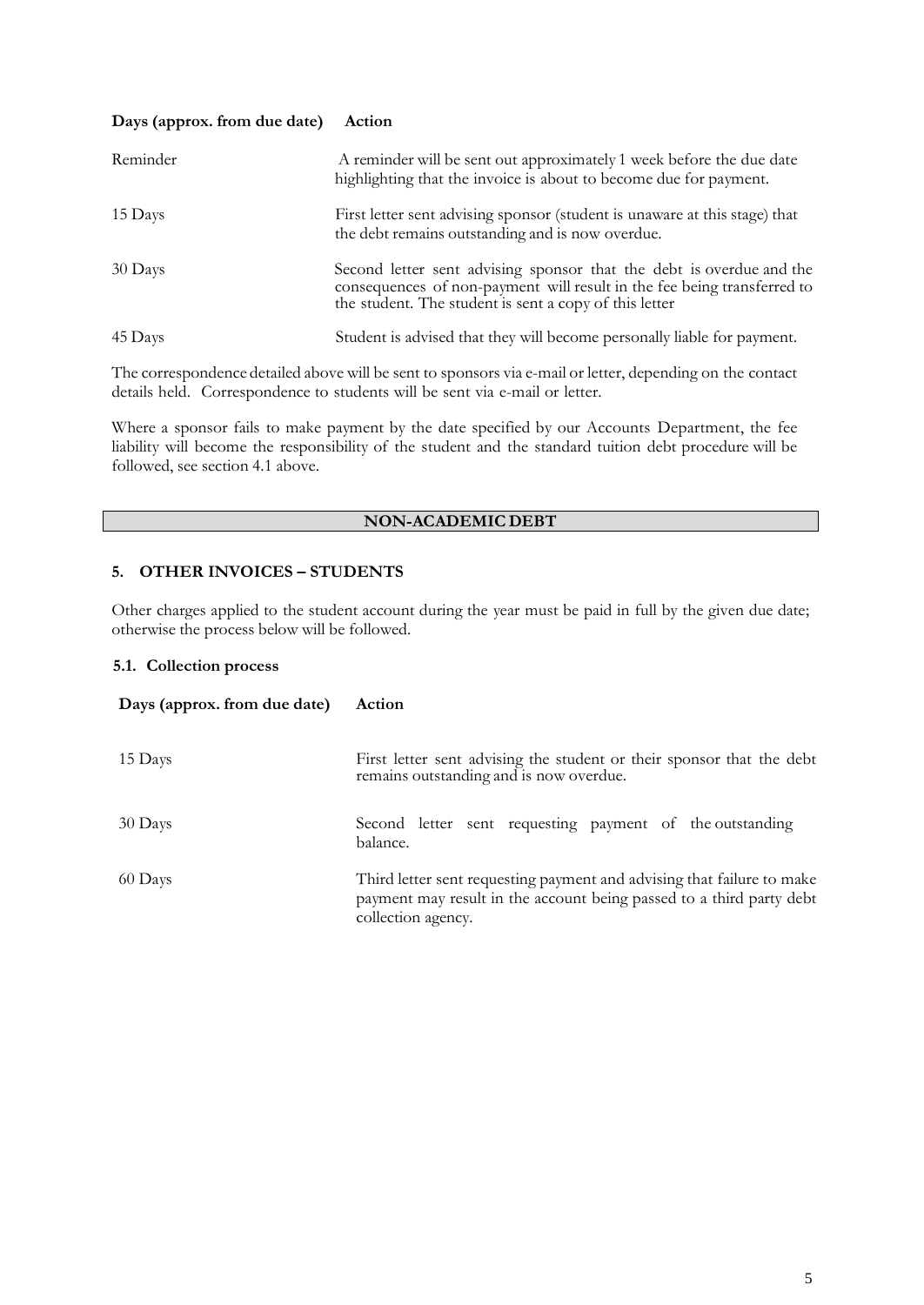### <span id="page-5-0"></span>**5.2. Implications for non-payment**

Should debts remain unpaid after the above process the account may be passed to a third party debt collection agency. The College reserves the right to pass on any third party recovery fees in the pursuit of an unpaid debt.

## <span id="page-5-1"></span>**6. PAYMENT PLANS**

If a student is unable to pay an invoice by the due date, they should contact the Accounts Department immediately. The College is able to offer tuition fee payment plans for students. However, the College can refuse to offer a payment plan at any time.

#### <span id="page-5-2"></span>**6.1. Instalment Plans - Post Dated Cheques**

Post-dated cheques issued from the customer's bank account are required and will be deposited on or around the specified date as agreed on the plan. Confirmation of the payment plan will be sent to the student once the post-dated cheques are accepted by the College's bank. Further information regarding plans offered can be found under the tuition section (section 4).

As above, the cheques are automatically deposited on the agreed dates and are not normally adjustable. However, the College may consider some amendment in extreme circumstances. Cases for adjustment must be made to the Accounts Department at least 15 working days before the due date and will be considered on an individual basis.

#### **Collection Process & Penalties**

#### **Days (approx. from due date) Action**

| Reminder | A reminder will be sent approximately one week before the cheque<br>deposit date highlighting that the instalment is about to become due<br>for payment.                                                           |
|----------|--------------------------------------------------------------------------------------------------------------------------------------------------------------------------------------------------------------------|
| 2 Days   | In case of a returned cheque, the student will be advised that the<br>College has been unable to collect the instalment. The follow up action<br>on this will depend on the reason for failure:                    |
|          | insufficient funds – the College will advise the student to pay<br>$\bullet$<br>the instalment either by an alternative payment method or it<br>will redeposit the cheque.                                         |
|          | signature difference - the College will advise the student to redo<br>the signatures or pay by an alternative method.                                                                                              |
| 4 days   | If the cheque is returned for the second time, the plan will be cancelled<br>and an amount of QAR 250 will be applied accordingly. Moreover,<br>the cheque could be sent to the legal department for the recovery. |

The College will only try one re-deposit per instalment before cancelling the agreement and applying the administration fee of QAR 250.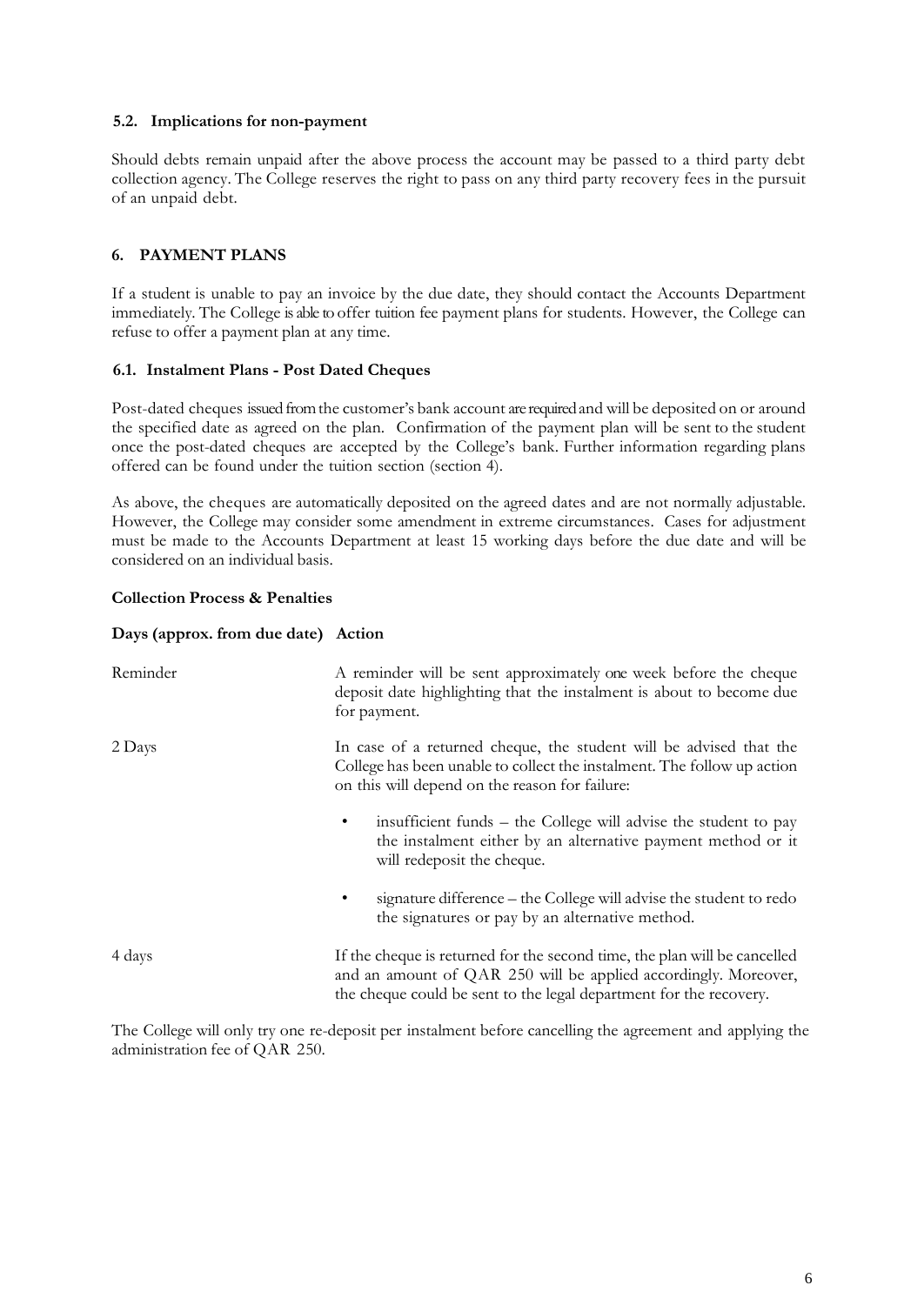# <span id="page-6-0"></span>**7. REGISTRATION (MATRICULATION)**

## <span id="page-6-1"></span>**7.1. Payment of Outstanding debt(s)**

In accordance with University procedures, returning students may have their registration blocked if they have an outstanding academic debt from a previous academic year and could also be withdrawn from study (see Section 4.2).

Prior to the start of the academic year, payment should either be made in full or a payment plan agreed. Whilst standard payment plans are in place, the College encourages students with financial difficulties to discuss their circumstances with the Accounts Department section to determine whether an alternative agreement can be reached in order that students can continue their studies.

# <span id="page-6-2"></span>**8. COMMUNICATION**

The University and College contacts students via their University e-mail account where possible. However, as there is a requirement to ensure that students receive all correspondence the College changes between e-mail and standard mail depending on the academic year.

- Term time contact by email where possible (otherwise sent to term time address).
- Public holidays and Summer / Winter breaks standard mail.

It is recommended that students continue to check their University email account on a regular basis.

## <span id="page-6-3"></span>**9. STATEMENTS AND REMINDER LETTERS**

Statements and reminder letters are e-mailed to students' University e-mail account, where possible. If there is no registered e-mail account, the document(s) will be printed and sent to the Home or Term time address, as appropriate. Correspondence to third parties is by e-mail where possible.

- Statements are normally issued on a monthly basis.
- Reminder Letters are issued on a weekly basis.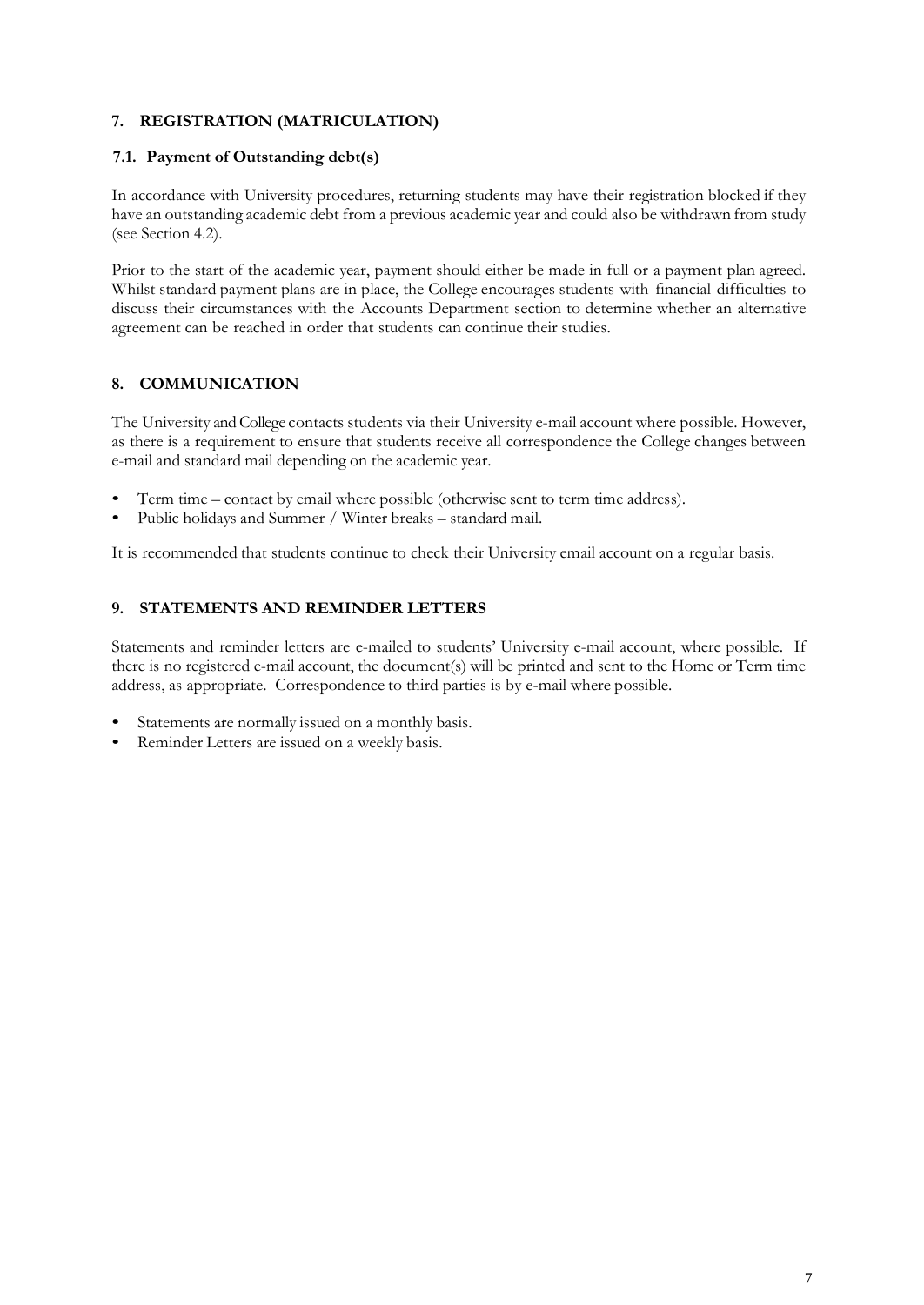### <span id="page-7-0"></span>**10. ADDITIONAL ADMINISTRATION FEES**

In addition to the administration fees applied for non-payment of tuition and payment plans, as detailed above. The College applies the following charges:

- QAR 250 for returned/bounced cheque payment.
- QAR 250 for stopped cheques.

#### <span id="page-7-1"></span>**11. GRADUATION**

Students may not be permitted to graduate from the University of Aberdeen with any outstanding academic debt. Deadline dates are given for payment of debt in advance of graduation ceremonies (see [www.abdn.ac.uk/graduation\).](http://www.abdn.ac.uk/graduation)) If the date is missed it is likely to be too late for a student to be included in the ceremony. Any queries should be directed by email to [graduation@abdn.ac.uk.](mailto:graduation@abdn.ac.uk)

Where a student is funded by a sponsor, and their sponsor has failed to make payment of any academic fees, the debt will be transferred to the student's account and must be paid in full prior to graduation. Please contact **accounts** @afg-aberdeen.edu.qa immediately if you receive a letter from the College stating that you are liable for paying an invoice which you expect to be paid by a third party sponsor.

Students will not be issued with any letter, Certificate of Award, Confirmation of Completion of Studies or Transcript whilst they have an outstanding academic debt.

## <span id="page-7-2"></span>**12. WITHDRAWAL**

#### <span id="page-7-3"></span>**12.1. Tuition Fee Liability – withdrawing from study**

A student will continue to be charged tuition fees until such time as they either successfully complete their studies, or a Withdrawal Form is submitted to the Student Services Hub. The date that the Withdrawal Form is received will be the date that fee liability will cease. A Withdrawal Form can be obtained from the Student Hub website at [www.abdn.ac.uk/infohub/study/downloadable-forms-693](http://www.abdn.ac.uk/infohub/study/downloadable-forms-693)

#### <span id="page-7-4"></span>**12.2.Procedure after withdrawal from study confirmed**

Only when a student's status has been updated on the Student Record system will any adjustments to the amounts charged be made. Any adjustments can take up to 4 weeks to be reflected on the student's account. The Accounts Department will then amend any payment plans or process any refunds that are due. Any remaining debt on the student's account must be paid in full and any payment plan honoured. An instalment plan will not be cancelled until the AFG College Principal has granted and applied amendments to any outstanding liability.

#### <span id="page-7-5"></span>**13. REFUNDS**

Refunds are returned to the source of payment, i.e. if paid by credit card the refund will, where possible, be credited back to that card and, if paid by bank transfer, the payment will be refunded back to the same bank account.

The College Accounts Department aims to process refunds as soon as possible, but authorisation from the relevant sections must be obtained prior to payment being made.

The Tuition Fees Refund Policy can be viewed in the Tuition Fees website under the relevant year [https://www.abdn.ac.uk/qatar/apply/index.php.](https://www.abdn.ac.uk/qatar/apply/index.php)